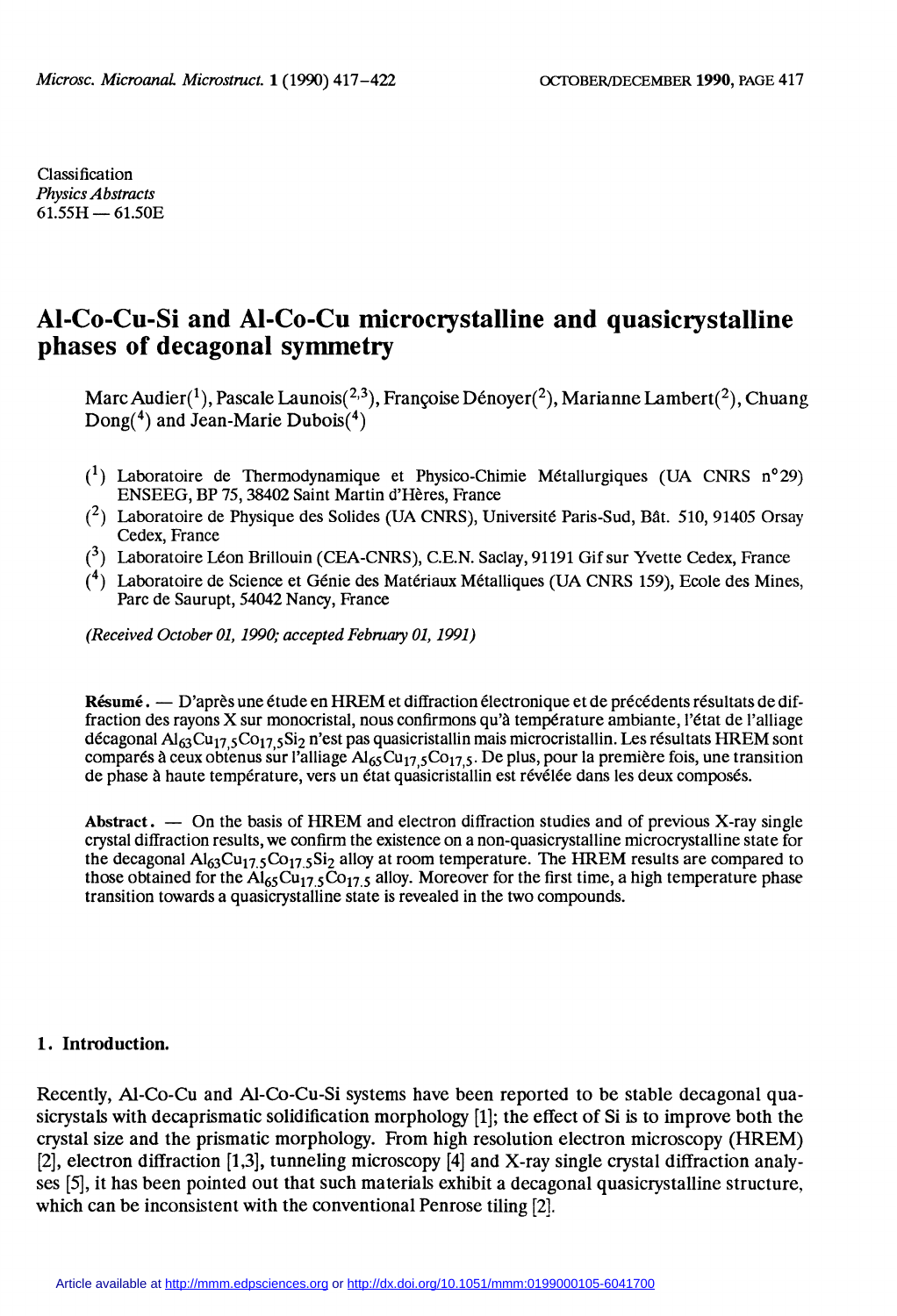We have reproduced the crystal growth of decaprismatic cylinders of a few  $100\mu$  length from an alloy of nominal composition  $Al_{63}Cu_{17.5}CO_{17.5}Si_2$  and crystals of much more smaller size from an  $A_{65}Cu_{17.5}CO_{17.5}$  alloy. The  $A_{63}Cu_{17.5}CO_{17.5}Si_2$  crystal size has allowed us to carry out a study using conjointly X-ray single crystal diffraction and HREM: the two complementary techniques show that the sample is not in a 2D quasicrystalline state but in a microcrystalline state (with very large unit cells) which restores the overall tenfold symmetry in diffraction patterns, being formed of coherent crystalline domains having orientational realtionships (rotations of 36° or 72°) [6].

In this paper: first, previous X-ray diffraction and HREM results are recalled and the corresponding electron diffraction pattern is shown and discussed; second, the Al-Co-Cu-Si HREM results are compared to the Al-Co-Cu ones; and third, for the first time,we exhibit the phase transition between microcrystalline and quasicrystalline states.

#### 2. Comparison of HREM, X-ray and électron diffraction results for the Al-Co-Cu-Si compound.

2.1 HREM AND X-RAY RESULTS. — By X-ray diffraction, the sample is found to be periodic in the direction of the cylinder long axis ( $c \sim 4.2$  Å), and the  $l = 0$  plane perpendicular to the  $c^*$  axis presents tenfold symmetry (cf. Fig. 1 in Ref. [6]).



Fig. 1. - HREM micrographs of the Al-Co-Cu-Si phase, observed following its pseudo 10-fold zone axis; a) structural arrangement exhibiting two types of rhomb cell outlined by dotted lines on the drawing and corresponding to cell parameters,  $a = 51.5 \text{ Å}$ ,  $\alpha = 36^{\circ}$  and  $a = 51.5/\tau \text{ Å}$ ,  $\alpha = 72^{\circ}$ ; b) higher magnified image showing details of the previous structural arrangement: wheels of ten white dots situated at vertices of pentagions and thin rhombs (the distance of 51.5 Â, indicated on this micrograph, corresponds the edge length of the rhomb cell of 36° angle).

HREM micrograph observed following the  $c$  axis is shown in figure 1. The figure 1a, borrowed to reference 6, displays an arrangement of pentagons and rhombs with a 36° angle, from which a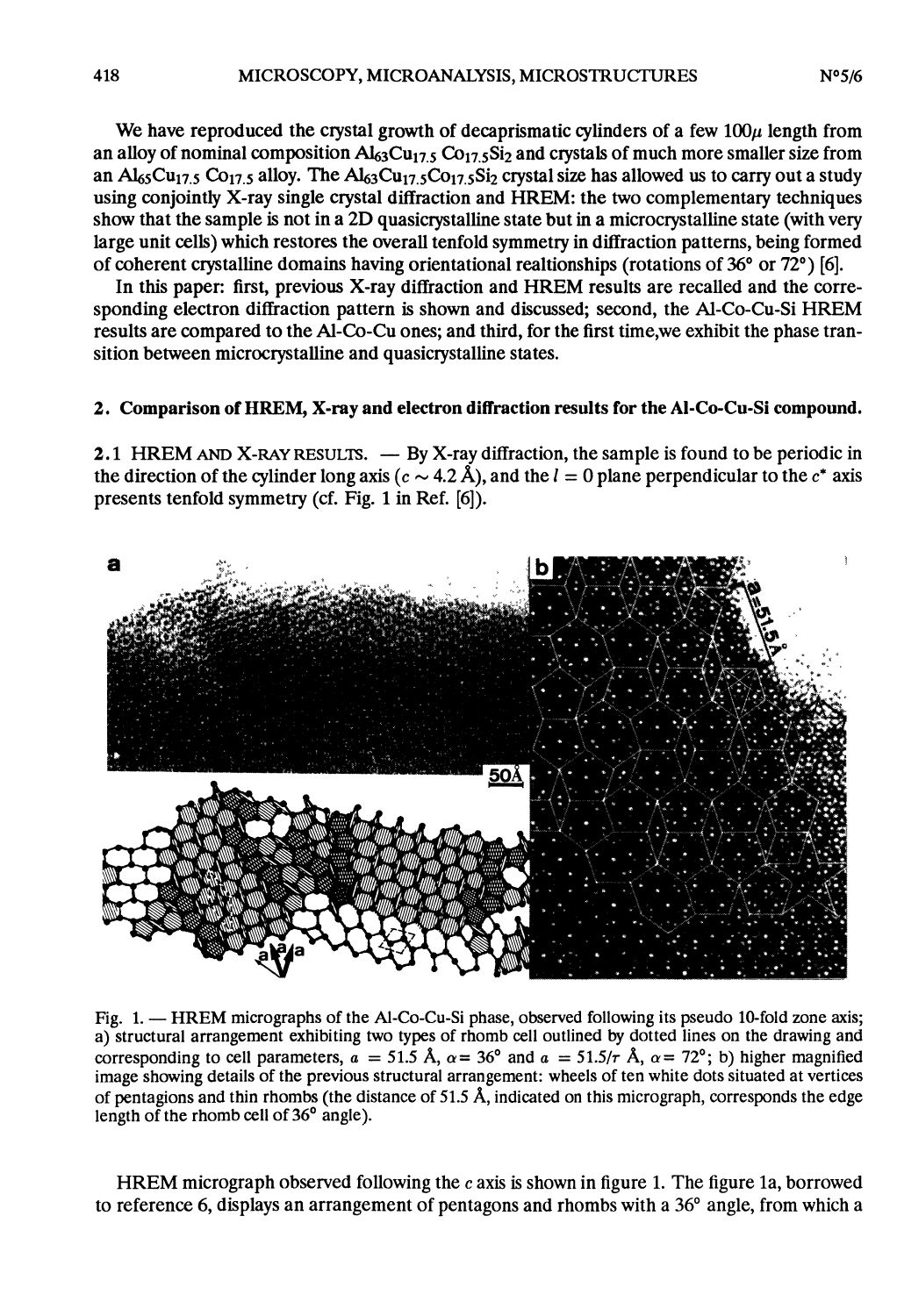large "36°" rhomb with edge  $a = 51.5$  Å can be deduced. At higher magnification, the micrograph of figure lb shows wheels of ten white dots whose centers are in fact at pentagon and small rhomb vertices; a 5-fold symmetry is observed inside pentagons. The large rhombs form periodic domains (Fig. la). Orthogonal 2-fold symmetries of the structural arrangement (Fig. Ib) indicates that the 2D-space group must be related to rectangular Bravais lattice of cell parameters  $a_1 = 2a$ cos 18° = 98 Å and  $b_1 = a_1$  tan 18° = 32 Å.

Moreover, the periodic domains have orientational relationship: they are turned by 36<sup>°</sup> (Fig. la) which explains the 10-fold symmetry observed on diffraction patterns. Indeed, all X-ray diffraction peaks measured in the  $l = 0$  plane are fitted by superimposing the reciprocal lattices of the ten rotated twins formed of rhombs with edge length  $r = 51.58 \pm 0.5$  Å and with a 36° angle [6].

Another periodic arrangement is also seen on the HREM micrograph (Fig. la). It is characteristic of a rhomb cell with a 72° angle, but with edge length 31.8 Å:  $\tau$  times smaller than the 36° rhomb edge ( $\tau = (1+\sqrt{5})/2$ ). Here again, crystalline domains have orientational relationships: they are turned by 72°. Taking into account the inversion symmetry in the reciprocal space, it explains tenfold symmetry in the diffraction pattern. These 72° domains allow the indexing of almost all the diffraction peaks [6].

We have also pointed out that all X-ray diffraction peaks can be fitted by  $72^{\circ}$  domains but formed of rhombs with the same edge length 51.58 A than the 36° ones [6]. The existence of such a rhomb has not yet been proved, and we shall illustrate its "fitting" on an electron diffraction pattern.

#### 3. Electron diffraction data.

The figure 2a shows an example of electron diffraction pattern with tenfold symmetry. The tenfold symmetry is not perfect: a few peaks are not always found after a rotation by 36°, contrary to what is found by X-ray diffraction. This can be due to the fact that a much smaller volume is diffracting, where the rotated domains are possibly present in the different proportions. Although the electron diffraction pattern is not yet corrected from multpile diffraction effects [7], we illustrate the fitting of diffraction data by 72° rhombs of edge length  $a = 51.5 \text{ Å}$  in figure 2b; it represents an enlarged part of figure 2a and the reciprocal lattices of the periodic domains rotated by  $n \times 72^{\circ}$ (n integer). Note that many peak positions are fitted but intensity conditions when rotating the domains have also to be taken into account and leads us to reject some of them.

## 4. Comparison between AI-Co-Cu-Si and Al-Co-Cu compounds.

The electron diffraction pattern of the Al-Co-Cu sample presents tenfold symmetry like that of the Al-Co-Cu-Si sample (Fig. 2). But HREM results are somewhat different. The figure 3 shows an HREM micrograph of the Al-Co-Cu-Si sample, where the large 36° rhombs correspond to the white line drawings. Moreover, much larger domains than the 36° rhomb ones and exhibiting only one periodicity are found. In the figure 3, such a periodicity extends to all the image: it can be seen in the direction of the arrows. To visualize more clearly these larger domains, we have marked some centers of ten white dot wheels with black points, such that a periodic lattice (possibly with no true existence) is respected. For the Al-Co-Cu sample, domains of the 36° rhomb cell nearly not exist but domains with one periodicity are clearly defined.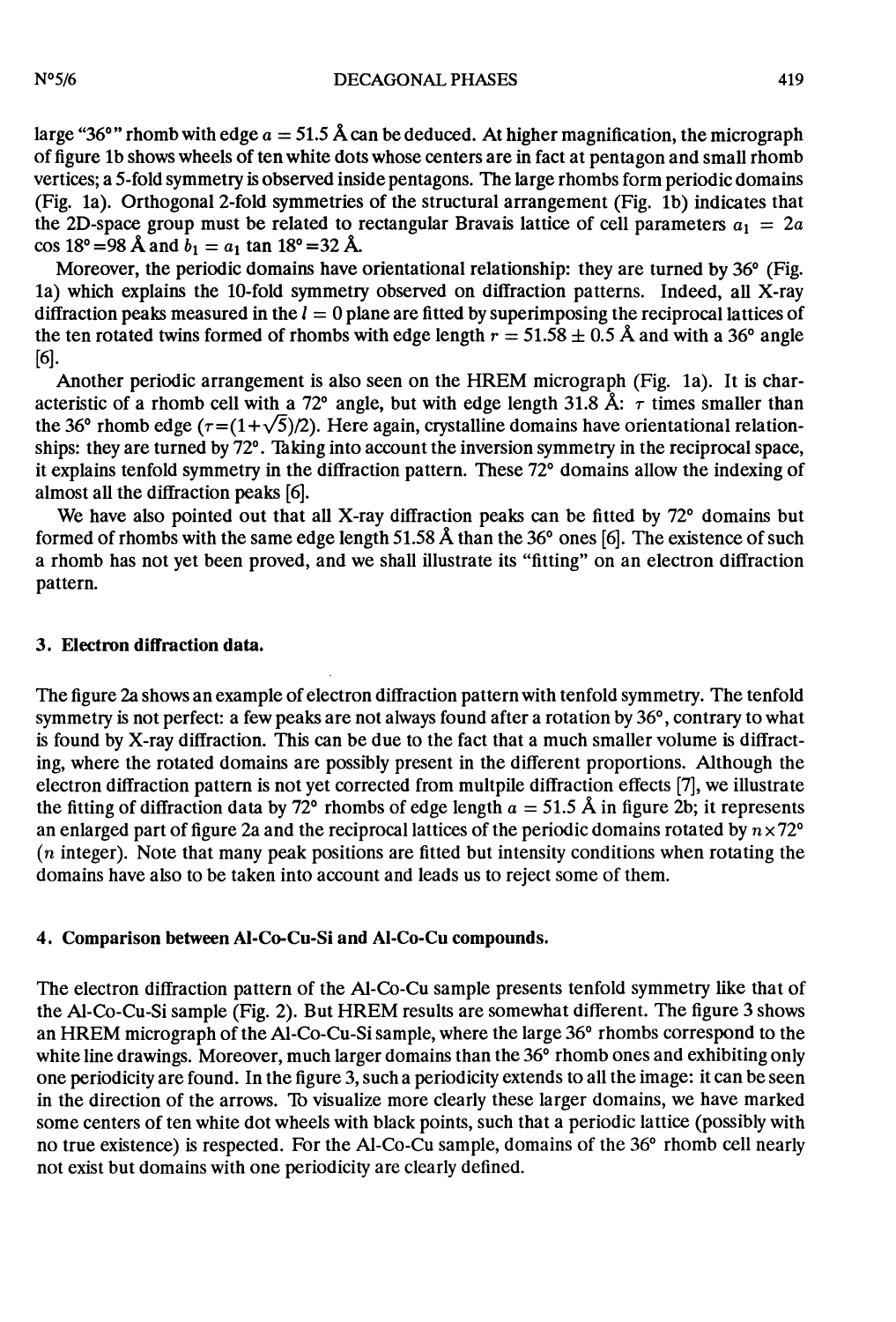

Fig. 2. - a) electron diffraction pattern of pseudo 10-fold zone axis, observed on an Al-Co-Cu-Si sample, b) comparison of ooserved and calculated reflections (see text).

## 5. Phase transitions.

Preliminary in situ heating experiments on an  $Al_{65}Cu_{17.5}Co_{17.5}$  sample show that the "crystalline" state transforms into quasicrystal. Both micrographs of the figure 4a and b give an example of the structural change observed before and after an electron beam irradiation heating and where it can be noticed that structural arrangements of 10-fold symmetry have formed in the quasicrystalline state. Similar features are also observed on a heat treated  $Al_{63}Cu_{17.5}Co_{17.5}Si_2$  sample (Fig. 4c).

Although no thermodynamic characterization of these phase transformations have yet been performed, the HREM results give strong arguments in favour of phase transformations.

## 6. Conclusion.

In summary, contrary to what has been found in  $\text{Al}_{65}\text{Cu}_{20}\text{Co}_{15}$  [1-5], we have found that at room temperature the  $A_{163}Cu_{17.5}Co_{17.5}Si_2$  alloy is in a non-quasicrystalline microcrystalline state, which restores the overal tenfold symmetry in diffraction patterns. We present also first results concerning the  $Al_{63}Cu_{17.5}Co_{17.5}Si_2$  and  $Al_{65}Cu_{17.5}Co_{17.5}$  alloys showing a transition towards a quasicrys-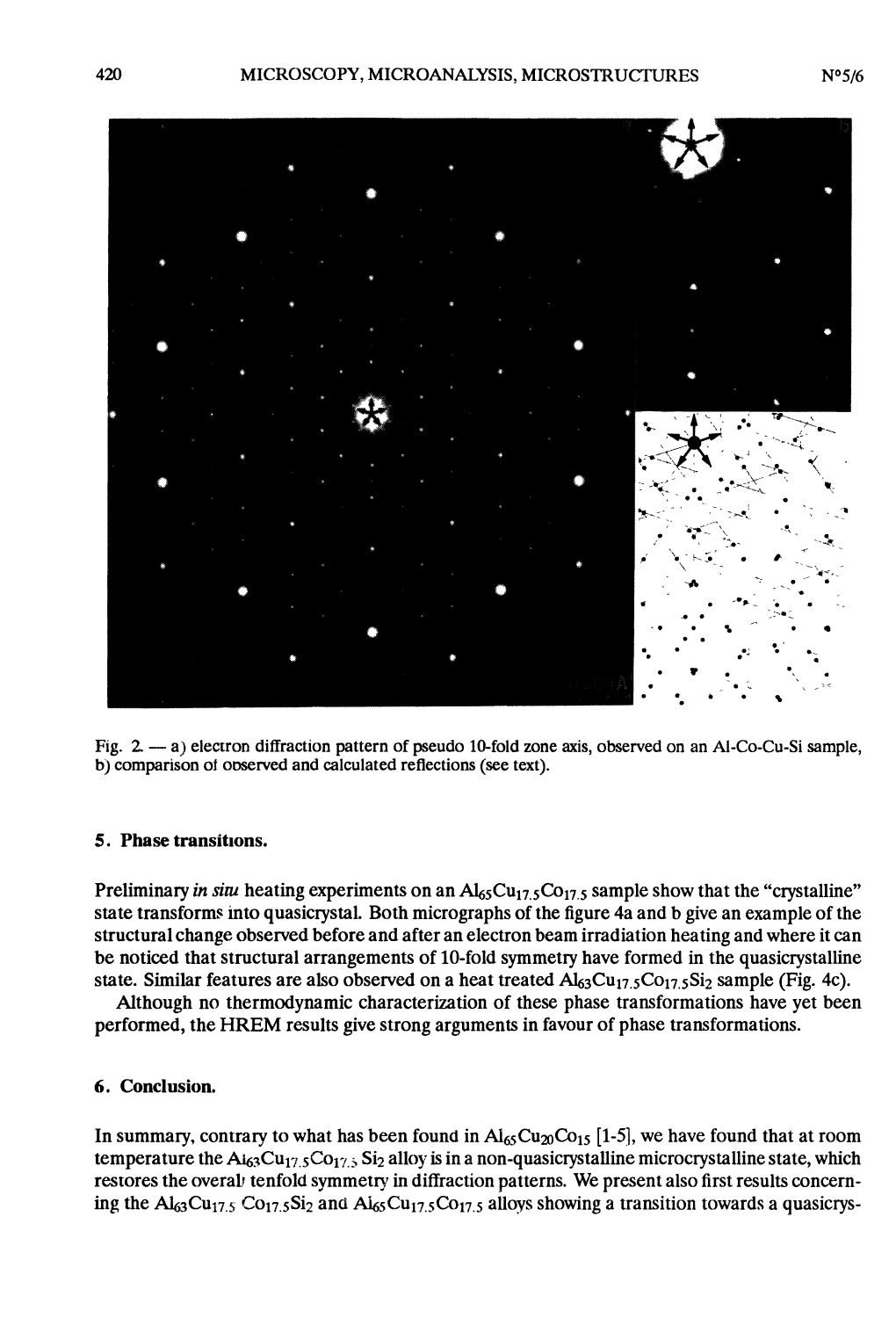

Fig. 3. - HREM micrograph observed along a pseudo 10-fold zone axis of an Al-Co-Cu-Si phase. A periodicity can be seen at glance, in the direction of arrows (see text).



Fig. 4. - Phase transformation of the Al-Co-Cu alloy, a) before and b) after heating; c) quasicrystalline state observed in the Al-Co-Cu-Si alloy phase transformation (see text).